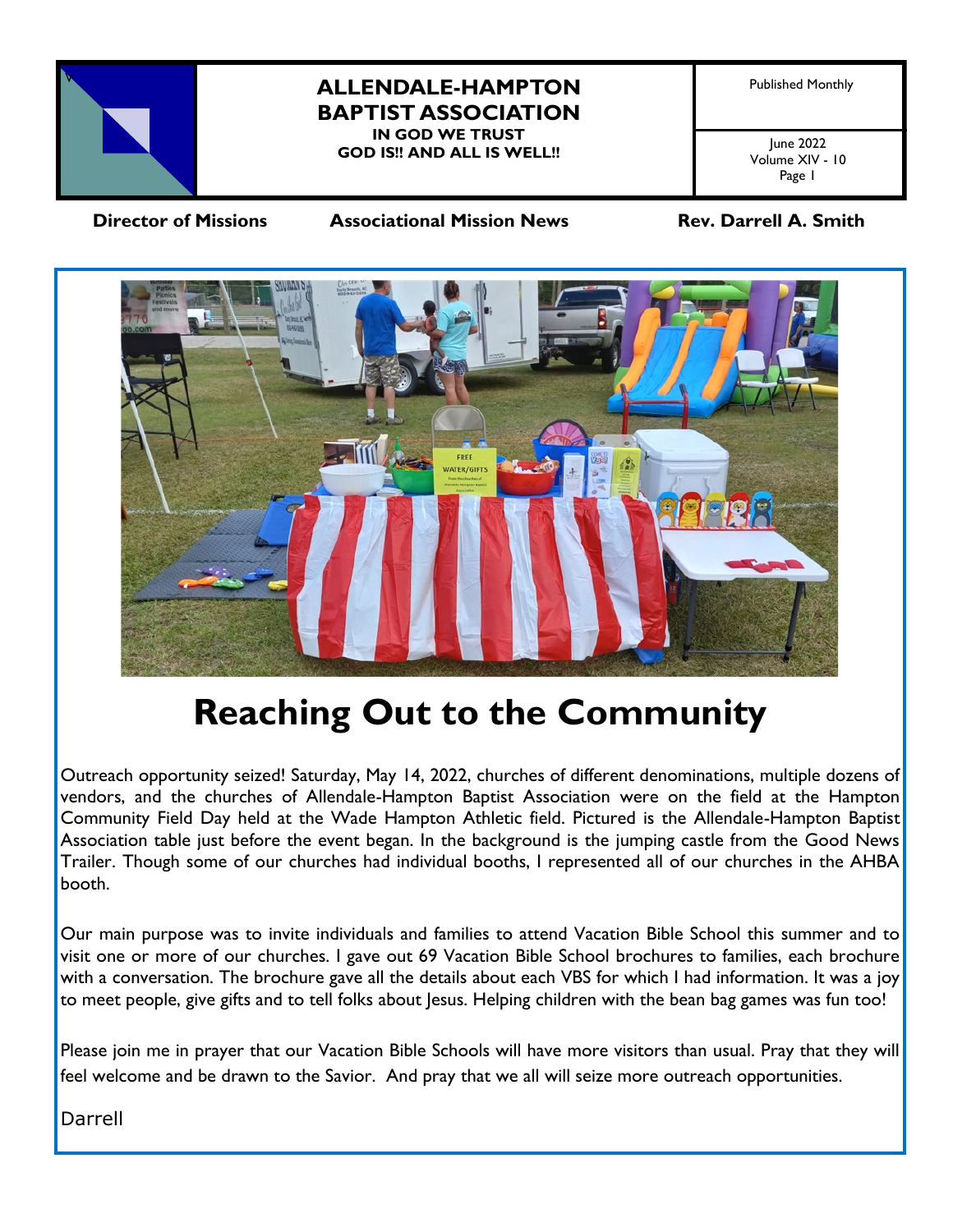## *Page 2* ALLENDALE-HAMPTON



**CHAPEL AT CAMP JACKSON**

**CAMP JACKSON For churches within Allendale-Hampton Baptist Association Outdoor USE ONLY** - **Free**  There is a small cost for overnight stays or if you want to use the dining hall or pool because of the cost of air

-conditioning/heating and electricity. If you have up to 25 people, you can use the dining room and 1 dorm Friday – Sunday for \$300 If you have more than 25 people the cost would increase. **TO MAKE RESERVATIONS PLEASE CONTACT LONNIE RUSSELL @803-842-1903 OR THE AHBA OFFICE Telephone 803-632-1882 E-Mail: ahba58@gmail.com** 

**Is it time for your church to have a Prayer– Retreat?! Consider utilizing your own Camp Jackson. It is a beautiful, quiet, country setting where you can get close to God and the wonderful nature He has given us.** 



### **ABC Regional Hispanic Ministries Report**

**As the thermometer rises in the spring, the number of farm workers in our area rises as well. These few weeks of late spring and early summer are hectic as we try to visit as many of the workers present in our area as possible. A few days ago, I visited a new location with one of the members of Nueva Esperanza. We had learned of this camp by word of mouth the same day we went to see the workers there. We introduced ourselves, gave them health kits, and shared the Gospel with them briefly. As we left, I realized that we had tried to locate these same workers in previous years, but we had been unable to find them. The Lord had led us to them in an unexpected way. I was reminded once again that God is constantly opening doors for us to serve others and share the Good News, if we will only walk through them. Would you join me in praying for the workers who are receiving health kits and hearing the Gospel this spring? Pray that many would turn to Christ in faith. Pray that the Lord would continue to open doors for us to share the Good News.**

As always, thank you for your prayers and support of ABC Regional Hispanic Ministries.

Submitted by Tony Hancock, Director of Hispanic Missions ABC Regional Hispanic Ministries thancock@lowcountry.com

#### Mailing Address

ABC Regional Hispanic Ministries c/o Allendale-Hampton Association P.O. Box 530 - Brunson, SC 29911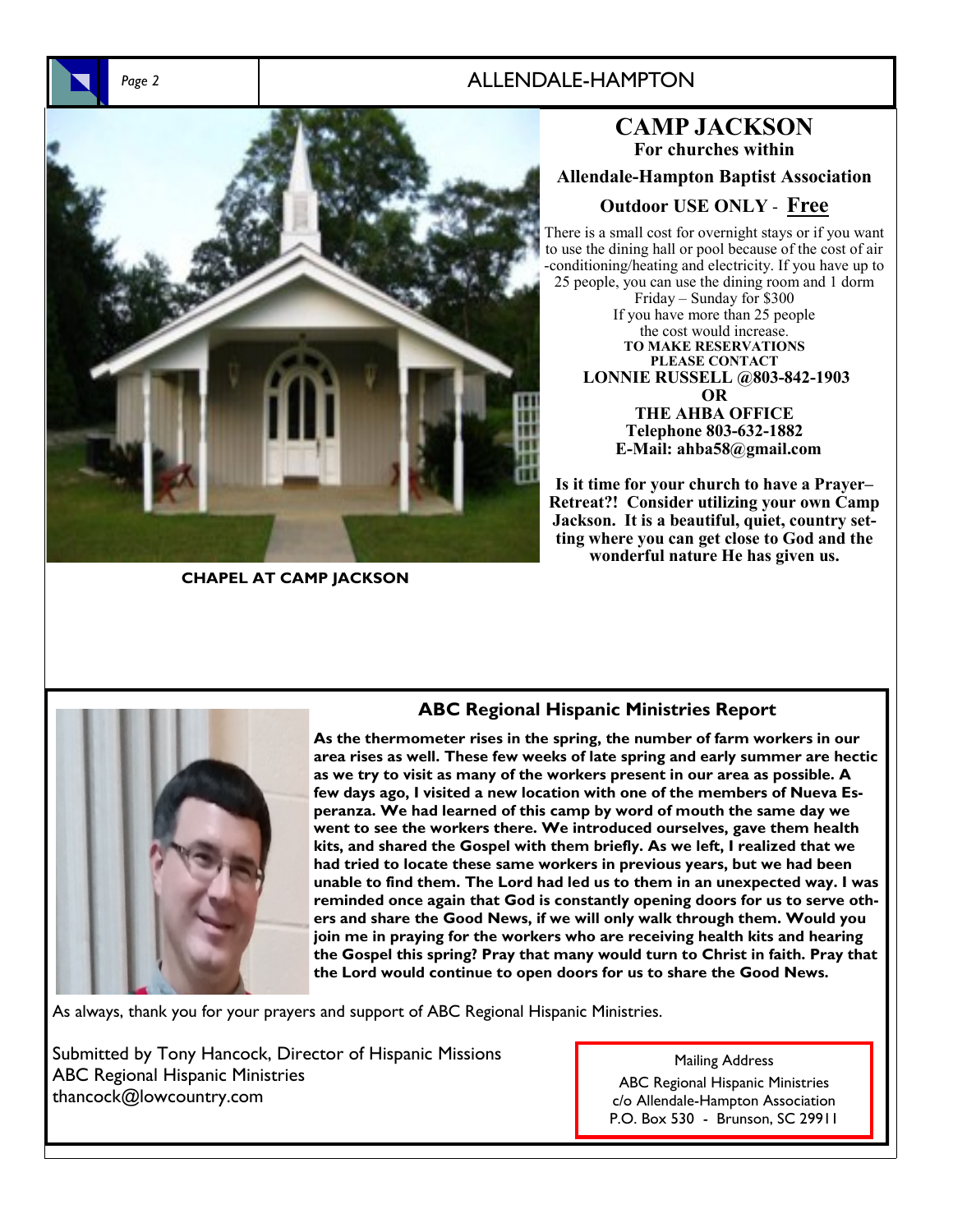## **Published Monthly**

## **MODERATOR'S THOUGHTS By Rev. Dr. Tommy Kelly**

Remember We Are All Called to be God's Children

During the last two years, racial and other tensions have been heightened throughout most social arenas in America. However, a brief investigation of such aggressive movements such as Black Lives Matters and Critical Race Theory can cause one to shutter at these movement's origins. The Black Lives Matters movement is closely aligned with the transgender advocates. This is direct contradiction to God's plan and purpose for any individual.

Another contemporary organization that is in direct opposition to Christian principle is Planned Parenthood. Margaret Sanger, Planned Parenthood's founder, was a guest speaker to the Wives of the Ku Klux Klan and had an affinity to Adolf Hitler's eugenics. Also, Planned Parenthood is responsible for more deaths of black babies than any historical massacre of adults. Therefore, Planned Parenthood is racist in origin and should be suspended immediately.

Equally anti-Christian in its origins is Critical Race Theory or CRT. While scripture states that all people are fearfully and wonderfully made regardless of race, CRT states that one race is born an oppressor or is opposed. Nothing one does within one's life can change this stigma according to CRT. This is in direct opposition to the life changing of the Bible as well as Martin Luther King's statement that one should not be judged by the color of their skin but by the content of their character.

From these and numerous other social movements, it is obvious that the world is searching for some type of change. Although Christians can be credited with many mistakes, we possess the solution to all social injustice. It can all be found through a life-transforming relationship in Christ. Christians are saved by grace through Christ not by the pigment of their skin or by being born in an oppressive or oppressed group. We are all called to be God's children so let's put Christ first and be what He desires.

In Christ, Tommy Kelly

#### **2022 Season of Prayer for State Missions, Missions education And Kingdom ADVANCE in South Carolina September 11-18, 2022**

**Emphasis Scripture: "My goal is that they may be encouraged in heart and united in love, so that they may have the full riches of complete understanding, in order that they may know the mystery of God, namely, Christ," Colossians 2:2 (NIV)**

#### **ASSOCIATION MISSION STATEMENT**

"For the Son of Man came to seek and to save what was lost." (Luke 19:10) "Therefore go and make disciples." (Matthew 28:19)

### **Association Vision Statement**

**The Allendale-Hampton Baptist Association exists to assist churches to evangelize the lost, disciple the Saints, and facilitate Mission Endeavors.**

| <b>Church Contributions Received to</b><br><b>Support the Association Budget</b><br><b>New Budget Year (2021-2022)</b> |           |              |        |
|------------------------------------------------------------------------------------------------------------------------|-----------|--------------|--------|
|                                                                                                                        |           | Allendale    | \$     |
|                                                                                                                        |           | Beech Branch | 727.04 |
| Bethel                                                                                                                 | 2,400.00  |              |        |
| Brunson                                                                                                                | 1,225.00  |              |        |
| Deep Branch                                                                                                            | 300.00    |              |        |
| Fairfax FBC                                                                                                            | 3,115.76  |              |        |
| Furman                                                                                                                 | 250.00    |              |        |
| Great Salkehatchie                                                                                                     | 900.00    |              |        |
| Hampton FBC                                                                                                            | 1,041.00  |              |        |
| Harmony                                                                                                                | 1.002.00  |              |        |
| Hickory Grove                                                                                                          | 1,151.61  |              |        |
| Hopewell                                                                                                               | 793.99    |              |        |
| Lawtonville                                                                                                            |           |              |        |
| Lower Three Runs                                                                                                       | 626.00    |              |        |
| Mt. Arnon                                                                                                              | 354.44    |              |        |
| Mt. Olive                                                                                                              | 335.58    |              |        |
| Nixville                                                                                                               | 9,004.00  |              |        |
| Open Arms Fellowship                                                                                                   | 1,350.00  |              |        |
| Robertville                                                                                                            | 500.00    |              |        |
| Sand Hill                                                                                                              | 5,327.25  |              |        |
| Sandy Run                                                                                                              | 2,853.13  |              |        |
| Stafford                                                                                                               | 1,000.00  |              |        |
| <b>Steep Bottom</b>                                                                                                    | 2,039.01  |              |        |
| Sycamore                                                                                                               |           |              |        |
| Varnville FBC                                                                                                          | 10,978.00 |              |        |
| West End                                                                                                               | 1,219.00  |              |        |
| Donation                                                                                                               | 114.66    |              |        |
|                                                                                                                        |           |              |        |

**Budget Receipts 2021-2022 Church Contributions Received To Date - \$48,657.47 Needed to date - \$59,997.69 Budget Requirements 2021-2022 - \$79,996.92 - 6,666.41 (mth.)**

**Children's Missions Day 2022 September 17, 2022 Theme: "Trusting All the Way" A GREAT WAY TO START A NEW CHURCH YEAR!**



*Thank you for your contributions to the association!*

*Page 3*